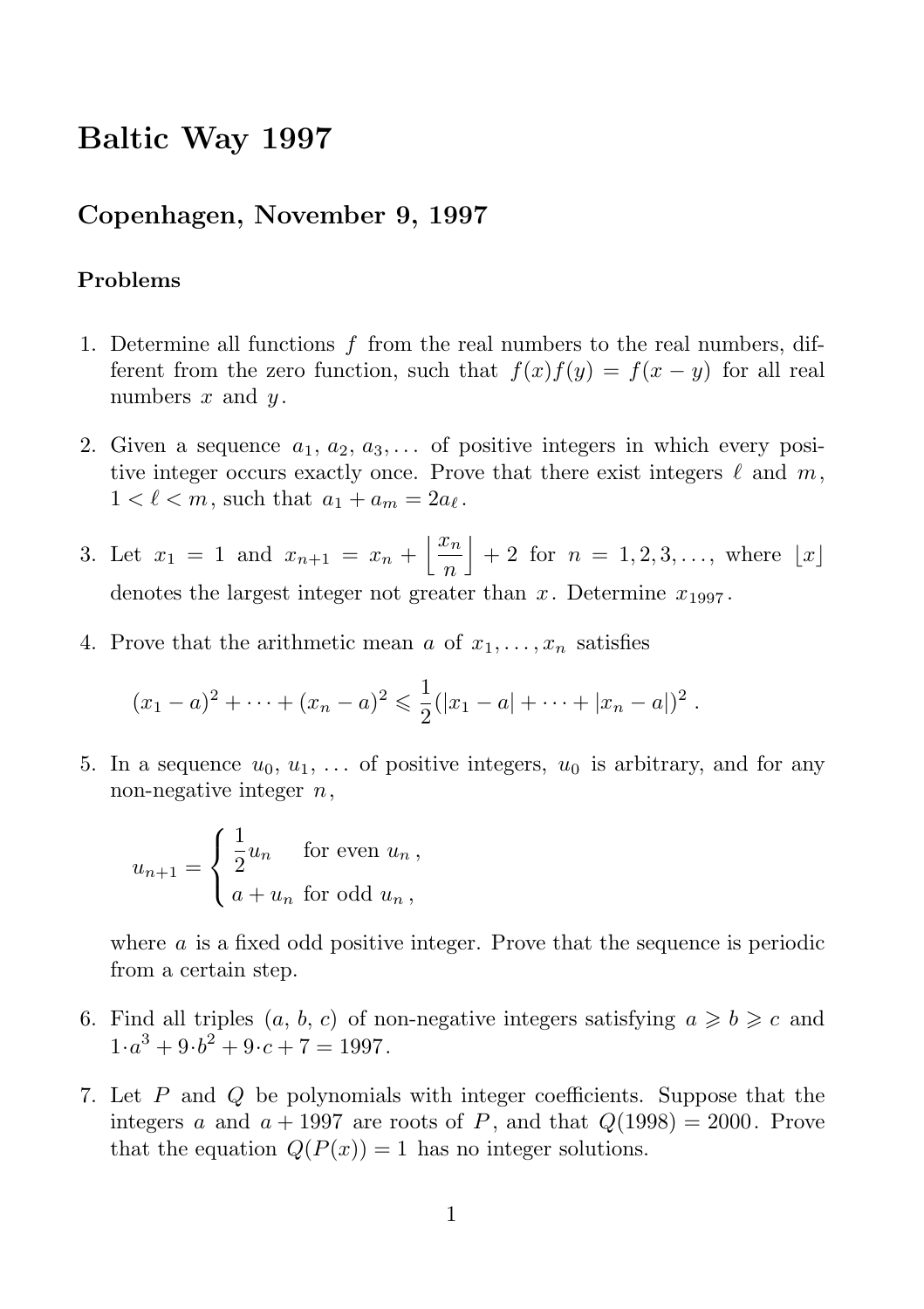8. If we add 1996 and 1997, we first add the unit digits 6 and 7. Obtaining 13, we write down 3 and "carry" 1 to the next column. Thus we make a carry. Continuing, we see that we are to make three carries in total:

$$
\begin{array}{c}\n 111 \\
1996 \\
+ 1997 \\
\hline\n 3993\n \end{array}
$$

Does there exist a positive integer k such that adding  $1996 \cdot k$  to  $1997 \cdot k$ no carry arises during the whole calculation?

- 9. The worlds in the Worlds' Sphere are numbered  $1, 2, 3, \ldots$  and connected so that for any integer  $n \geq 1$ , Gandalf the Wizard can move in both directions between any worlds with numbers  $n, 2n$  and  $3n + 1$ . Starting his travel from an arbitrary world, can Gandalf reach every other world?
- 10. Prove that in every sequence of 79 consecutive positive integers written in the decimal system, there is a positive integer whose sum of digits is divisible by 13.
- 11. On two parallel lines, the distinct points  $A_1, A_2, A_3, \ldots$  respectively  $B_1$ ,  $B_2, B_3, \ldots$  are marked in such a way that  $|A_iA_{i+1}| = 1$  and  $|B_iB_{i+1}| = 2$ for  $i = 1, 2, \ldots$  (see Figure). Provided that  $\angle A_1A_2B_1 = \alpha$ , find the infinite sum  $\angle A_1B_1A_2 + \angle A_2B_2A_3 + \angle A_3B_3A_4 + \ldots$



- 12. Two circles  $C_1$  and  $C_2$  intersect in P and Q. A line through P intersects  $C_1$ and  $\mathcal{C}_2$  again in A and B, respectively, and X is the midpoint of AB. The line through Q and X intersects  $C_1$  and  $C_2$  again in Y and Z, respectively. Prove that  $X$  is the midpoint of  $YZ$ .
- 13. Five distinct points  $A, B, C, D$  and  $E$  lie on a line with

$$
|AB| = |BC| = |CD| = |DE|.
$$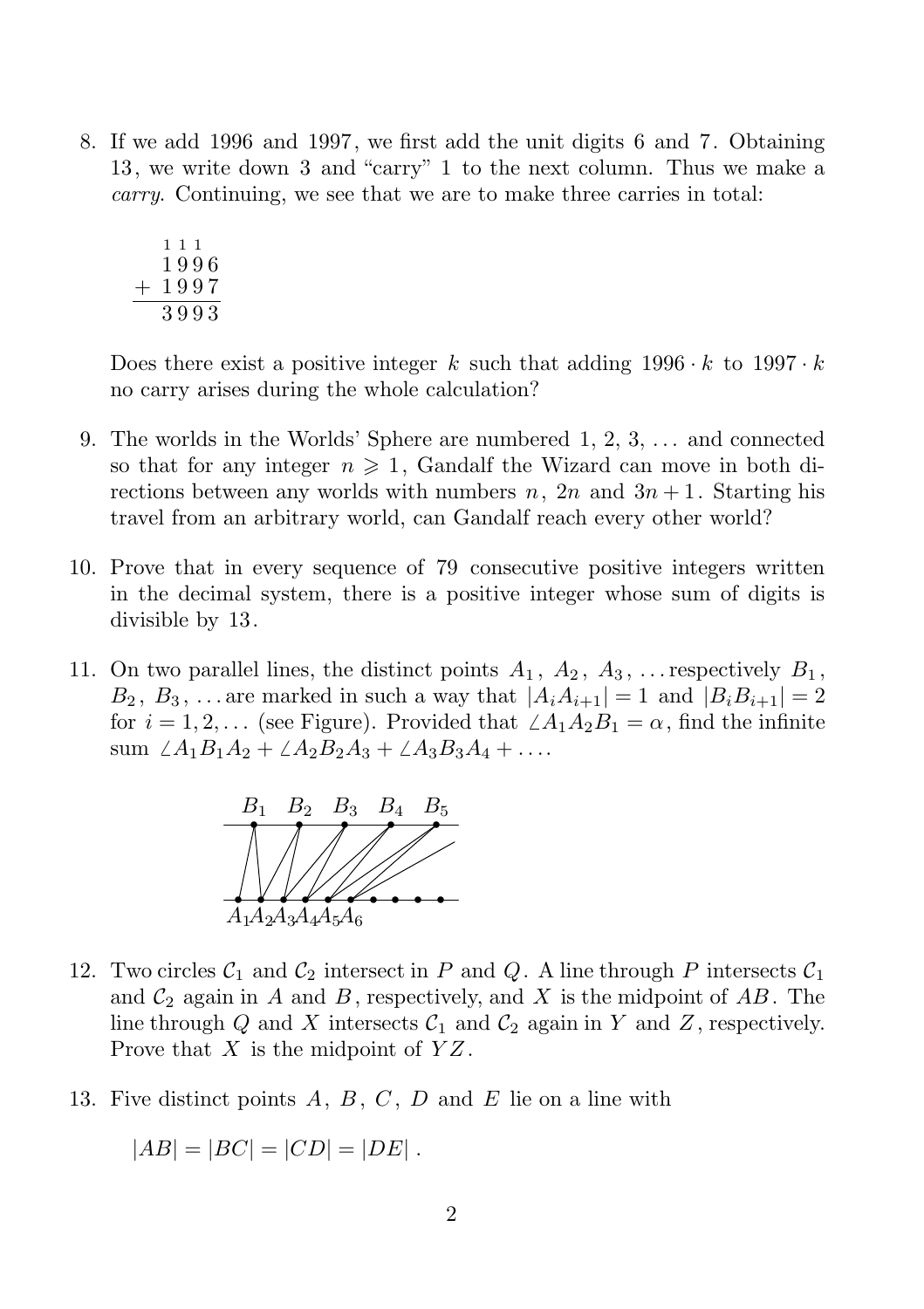The point  $F$  lies outside the line. Let  $G$  be the circumcentre of triangle  $ADF$  and H be the circumcentre of triangle  $BEF$ . Show that lines  $GH$ and FC are perpendicular.



- 14. In the triangle ABC,  $|AC|^2$  is the arithmetic mean of  $|BC|^2$  and  $|AB|^2$ . Show that  $\cot^2 B \geqslant \cot A \cot C$ .
- 15. In the acute triangle ABC, the bisectors of  $\angle A$ ,  $\angle B$  and  $\angle C$  intersect the circumcircle again in  $A_1$ ,  $B_1$  and  $C_1$ , respectively. Let M be the point of intersection of  $AB$  and  $B_1C_1$ , and let N be the point of intersection of  $BC$  and  $A_1B_1$ . Prove that MN passes through the incentre of triangle ABC .
- 16. On a  $5 \times 5$  chessboard, two players play the following game. The first player places a knight on some square. Then the players alternately move the knight according to the rules of chess, starting with the second player. It is not allowed to move the knight to a square that has been visited previously. The player who cannot move loses. Which of the two players has a winning strategy?
- 17. A rectangle can be divided into  $n$  equal squares. The same rectangle can also be divided into  $n + 76$  equal squares. Find all possible values of n.
- 18. a) Prove the existence of two infinite sets  $A$  and  $B$ , not necessarily disjoint, of non-negative integers such that each non-negative integer  $n$  is uniquely representable in the form  $n = a + b$  with  $a \in A, b \in B$ .

b) Prove that for each such pair  $(A, B)$ , either A or B contains only multiples of some integer  $k > 1$ .

19. In a forest each of n animals  $(n \geq 3)$  lives in its own cave, and there is exactly one separate path between any two of these caves. Before the election for King of the Forest some of the animals make an election campaign. Each campaign-making animal visits each of the other caves exactly once,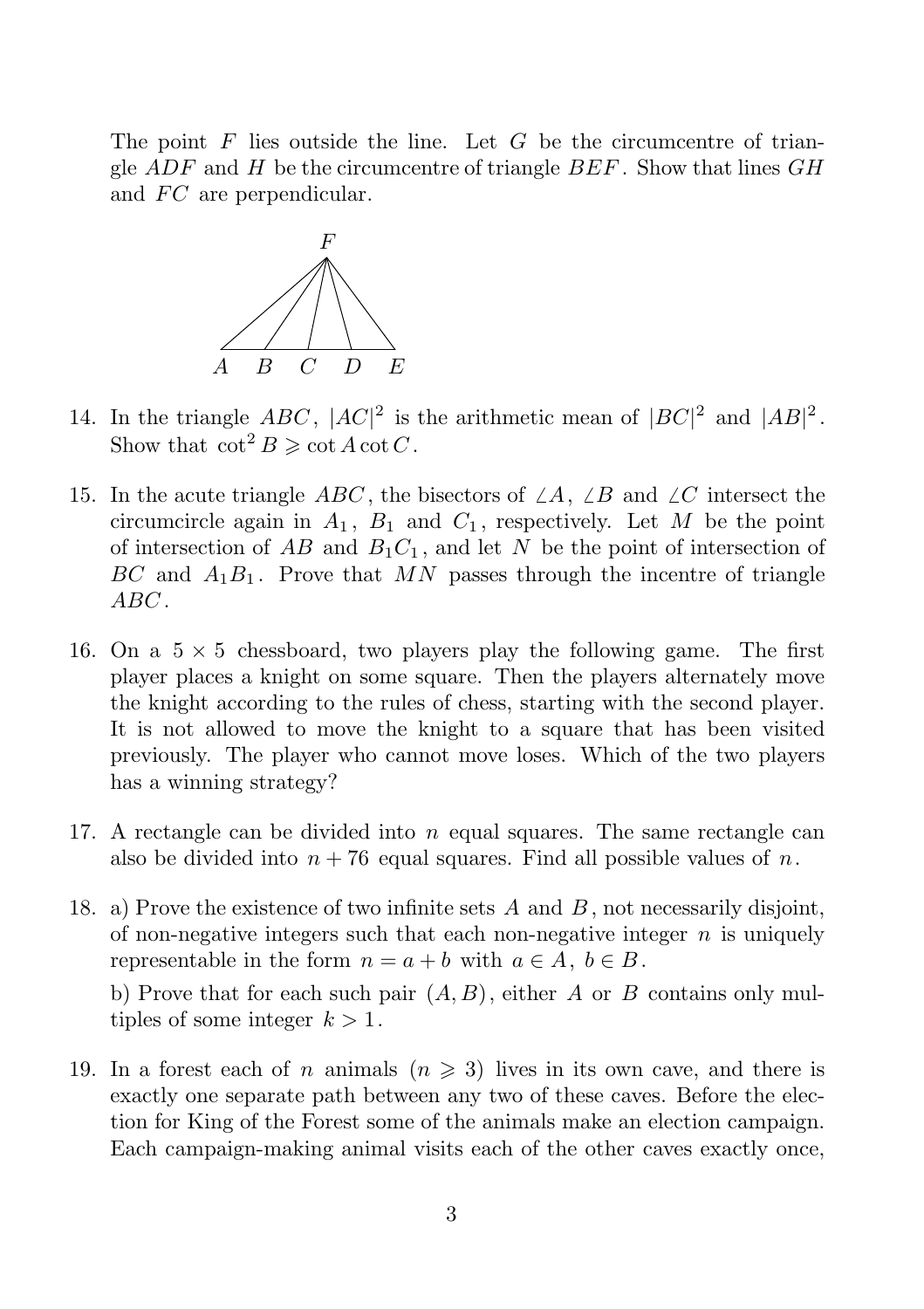uses only the paths for moving from cave to cave, never turns from one path to another between the caves and returns to its own cave in the end of its campaign. It is also known that no path between two caves is used by more than one campaign-making animal.

- a) Prove that for any prime  $n$ , the maximum possible number of campaign-making animals is  $\frac{n-1}{2}$  $\frac{1}{2}$ ;
- b) Find the maximum number of campaign-making animals for  $n = 9$ .
- 20. Twelve cards lie in a row. The cards are of three kinds: with both sides white, both sides black, or with a white and a black side. Initially, nine of the twelve cards have a black side up. The cards 1–6 are turned, and subsequently four of the twelve cards have a black side up. Now cards 4–9 are turned, and six cards have a black side up. Finally, the cards 1–3 and 10–12 are turned, after which five cards have a black side up. How many cards of each kind are there?

### Solutions

1. Answer:  $f(x) \equiv 1$  is the only such function.

Since f is not the zero function, there is an  $x_0$  such that  $f(x_0) \neq 0$ . From  $f(x_0)f(0) = f(x_0 - 0) = f(x_0)$  we then get  $f(0) = 1$ . Then by  $f(x)^{2} = f(x)f(x) = f(x - x) = f(0)$  we have  $f(x) \neq 0$  for any real x. Finally from  $f(x)f\left(\frac{x}{2}\right)$ 2  $\int = f\left(x - \frac{\dot{x}}{2}\right)$ 2  $\int f\left(\frac{x}{2}\right)$ 2 ) we get  $f(x) = 1$  for any

real  $x$ . It is readily verified that this function satisfies the equation.

2. Let  $\ell$  be the least index such that  $a_{\ell} > a_1$ . Since  $2a_{\ell} - a_1$  is a positive integer larger than  $a_1$ , it occurs in the given sequence beyond  $a_\ell$ . In other words, there exists an index  $m > \ell$  such that  $a_m = 2a_{\ell} - a_1$ . This completes the proof.

Remarks. The problem was proposed in the slightly more general form where the first term of the arithmetic progression has an arbitary index. The remarks below refer to this version. The problem committee felt that no essential new aspects would arise from the generalization.

1. A generalization of this problem is to ask about an existence of an s-term arithmetic subsequence of the sequence  $(a_n)$  (such a subsequence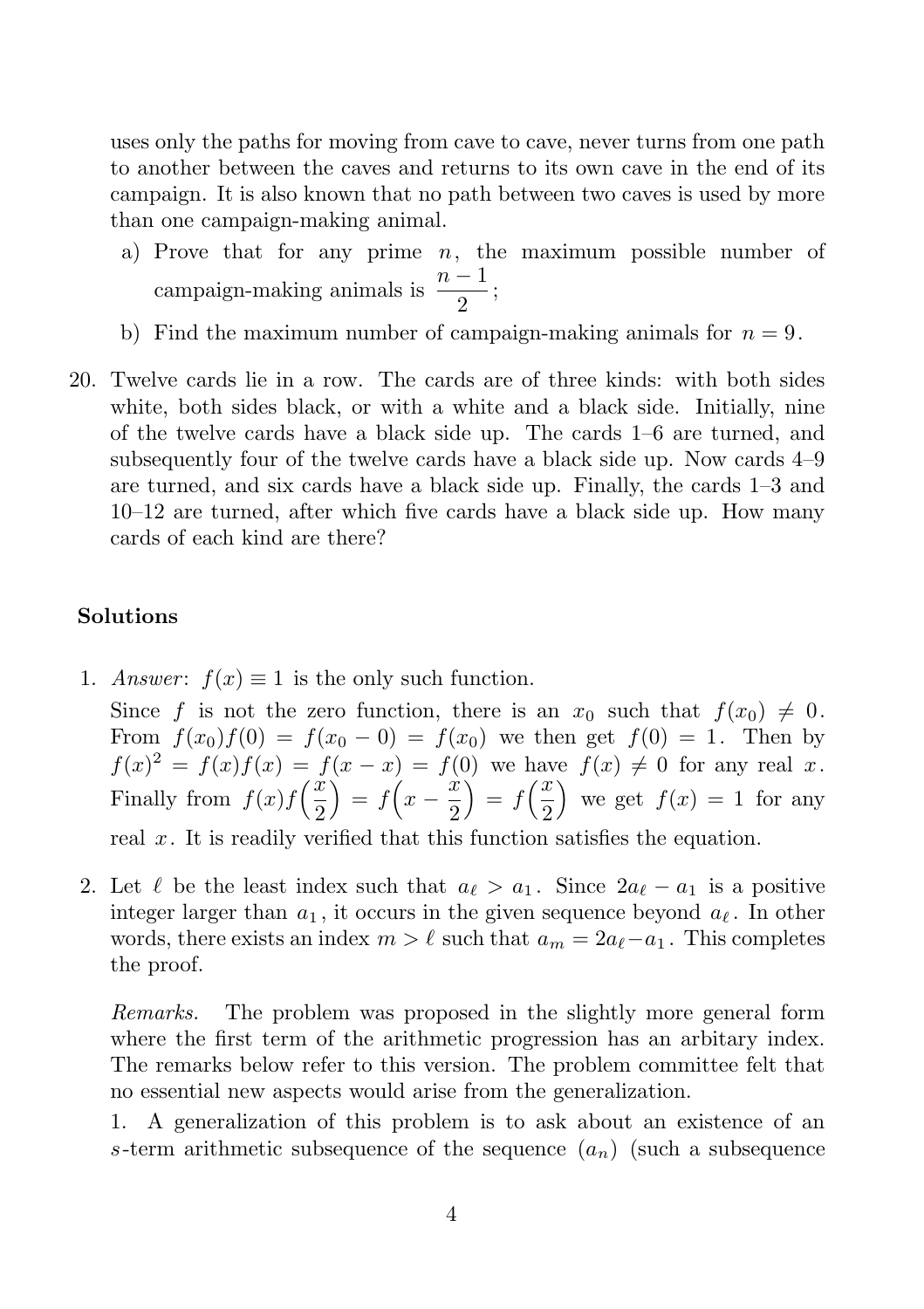always exists for  $s = 3$ , as shown above). It turns out that for  $s = 5$  such a subsequence may not exist. The proof can be found in [1]. The same problem for  $s = 4$  is still open!

2. The present problem ( $s = 3$ ) and the above solution is also taken from [1].

Reference. [1] J. A. Davis, R. C. Entringer, R. L. Graham and G. J. Simmons, On permutations containing no long arithmetic progressions, Acta Arithmetica 1(1977), pp. 81–90.

3. Answer:  $x_{1997} = 23913$ .

Note that if  $x_n = an + b$  with  $0 \leq b \leq n$ , then

$$
x_{n+1} = x_n + a + 2 = a(n+1) + b + 2.
$$

Hence if  $x_N = AN$  for some positive integers A and N, then for  $i = 0, 1, \ldots, N$  we have  $x_{N+i} = A(N+i) + 2i$ , and  $x_{2N} = (A+1) \cdot 2N$ . Since for  $N = 1$  the condition  $x_N = AN$  holds with  $A = 1$ , then for  $N = 2<sup>k</sup>$  (where k is any non-negative integer) it also holds with  $A = k + 1$ . Now for  $N = 2^{10} = 1024$  we have  $A = 11$  and  $x_{N+i} = A(N+i) + 2i$ , which for  $i = 973$  makes  $x_{1997} = 11 \cdot 1997 + 2 \cdot 973 = 23913$ .

4. Denote  $y_i = x_i - a$ . Then  $y_1 + y_2 + \cdots + y_n = 0$ . We can assume  $y_1 \leqslant y_2 \leqslant \cdots \leqslant y_k \leqslant 0 \leqslant y_{k+1} \leqslant \cdots \leqslant y_n$ . Let  $y_1 + y_2 + \cdots + y_k = -z$ , then  $y_{k+1} + \cdots + y_n = z$  and

$$
y_1^2 + y_2^2 + \dots + y_n^2 = y_1^2 + y_2^2 + \dots + y_k^2 + y_{k+1}^2 + \dots + y_n^2 \le
$$
  
\n
$$
\leq (y_1 + y_2 + \dots + y_k)^2 + (y_{k+1} + \dots + y_n)^2 = 2z^2 =
$$
  
\n
$$
= \frac{1}{2}(2z)^2 = \frac{1}{2}(|y_1| + |y_2| + \dots + |y_n|)^2.
$$

Alternative solution. The case  $n = 1$  is trivial (then  $x_1 - a = 0$  and we get the inequality  $0 \leq 0$ . Suppose now that  $n \geq 2$ . Consider a square of side length  $|x_1 - a| + |x_2 - a| + \ldots + |x_n - a|$  and construct squares of side lengths  $|x_1-a|, |x_2-a|, \ldots, |x_n-a|$  side by side inside it as shown on Figure 1. Since none of the side lengths of the small squares exceeds half of the side length of the large square, then all the small squares are contained within the upper half of the large square, i.e. the sum of their areas does not exceed half of the area of the large square, q.e.d.

5. Suppose  $u_n > a$ . Then, if  $u_n$  is even we have  $u_{n+1} = \frac{1}{2}$  $\frac{1}{2}u_n < u_n$ , and if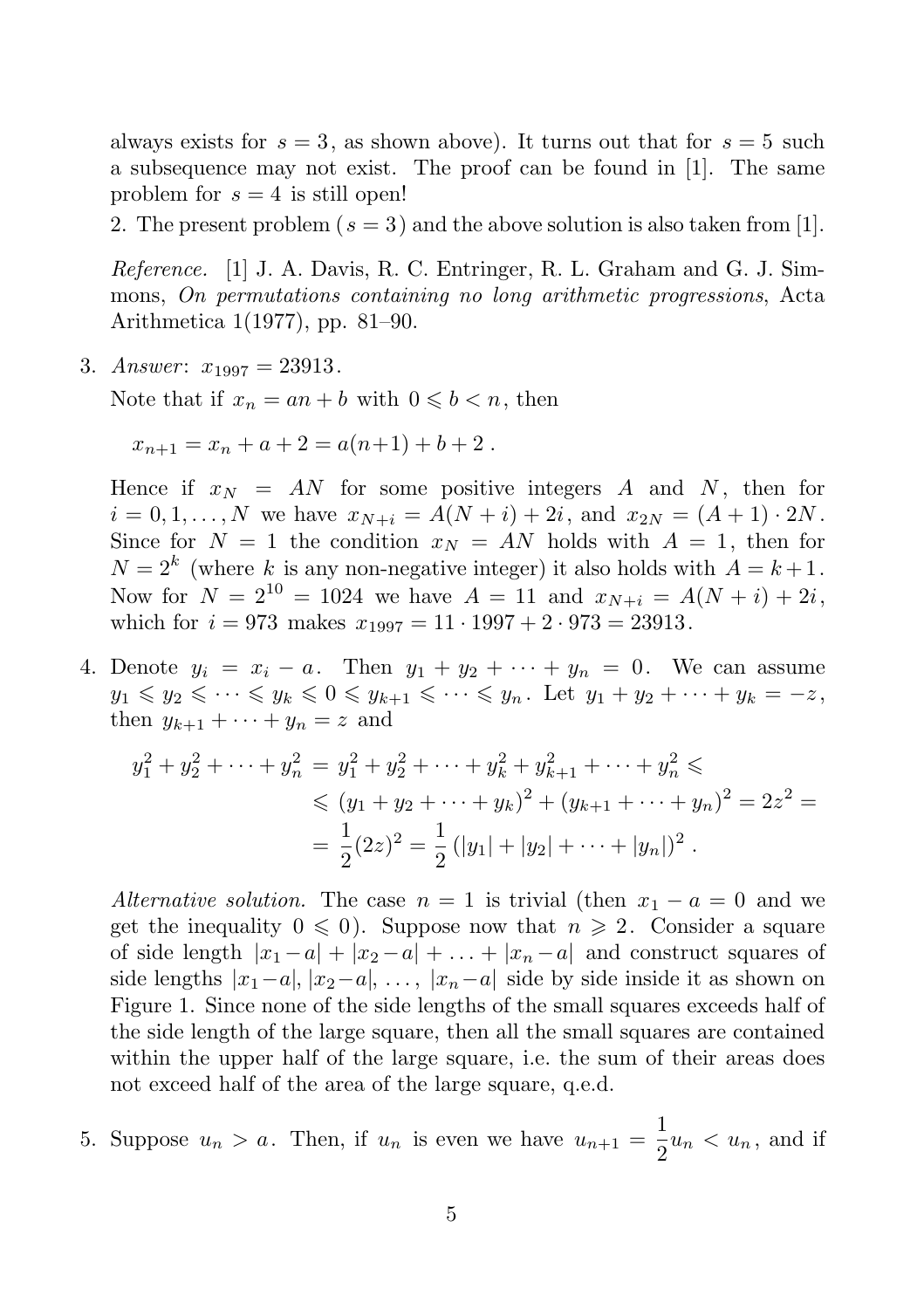$u_n$  is odd we have  $u_{n+1} = a + u_n < 2u_n$  and  $u_{n+2} = \frac{1}{2}$  $\frac{1}{2}u_{n+1} < u_n$ . Hence the iteration results in  $u_n \leq a$  in a finite number of steps. Thus for any non-negative integer m, some non-negative integer  $n > m$  satisfies  $u_n \leq a$ , and there must be an infinite set of such integers  $n$ .

Since the set of natural numbers not exceeding  $a$  is finite and such values arise in the sequence  $(u_n)$  an infinite number of times, there exist nonnegative integers m and n with  $n > m$  such that  $u_n = u_m$ . Starting from  $u_m$  the sequence is then periodic with a period dividing  $n - m$ .



6. Answer:  $(10, 10, 10)$  is the only such triple.

The equality immediately implies  $a^3 + 9b^2 + 9c = 1990 \equiv 1 \pmod{9}$ . Hence  $a^3 \equiv 1 \pmod{9}$  and  $a \equiv 1 \pmod{3}$ . Since  $13^3 = 2197 > 1990$  then the possible values for a are 1, 4, 7, 10.

On the other hand, if  $a \le 7$  then by  $a \ge b \ge c$  we have

 $a^3 + 9b^2 + 9c^2 \leqslant 7^3 + 9 \cdot 7^2 + 9 \cdot 7 = 847 < 1990$ ,

a contradiction. Hence  $a = 10$  and  $9b^2 + 9c = 990$ , whence by  $c \le b \le 10$ we have  $c = b = 10$ .

7. Suppose b is an integer such that  $Q(P(b)) = 1$ . Since a and  $a + 1997$ are roots of P we have  $P(x) = (x - a)(x - a - 1997)R(x)$  where R is a polynomial with integer coefficients. For any integer b the integers  $b-a$  and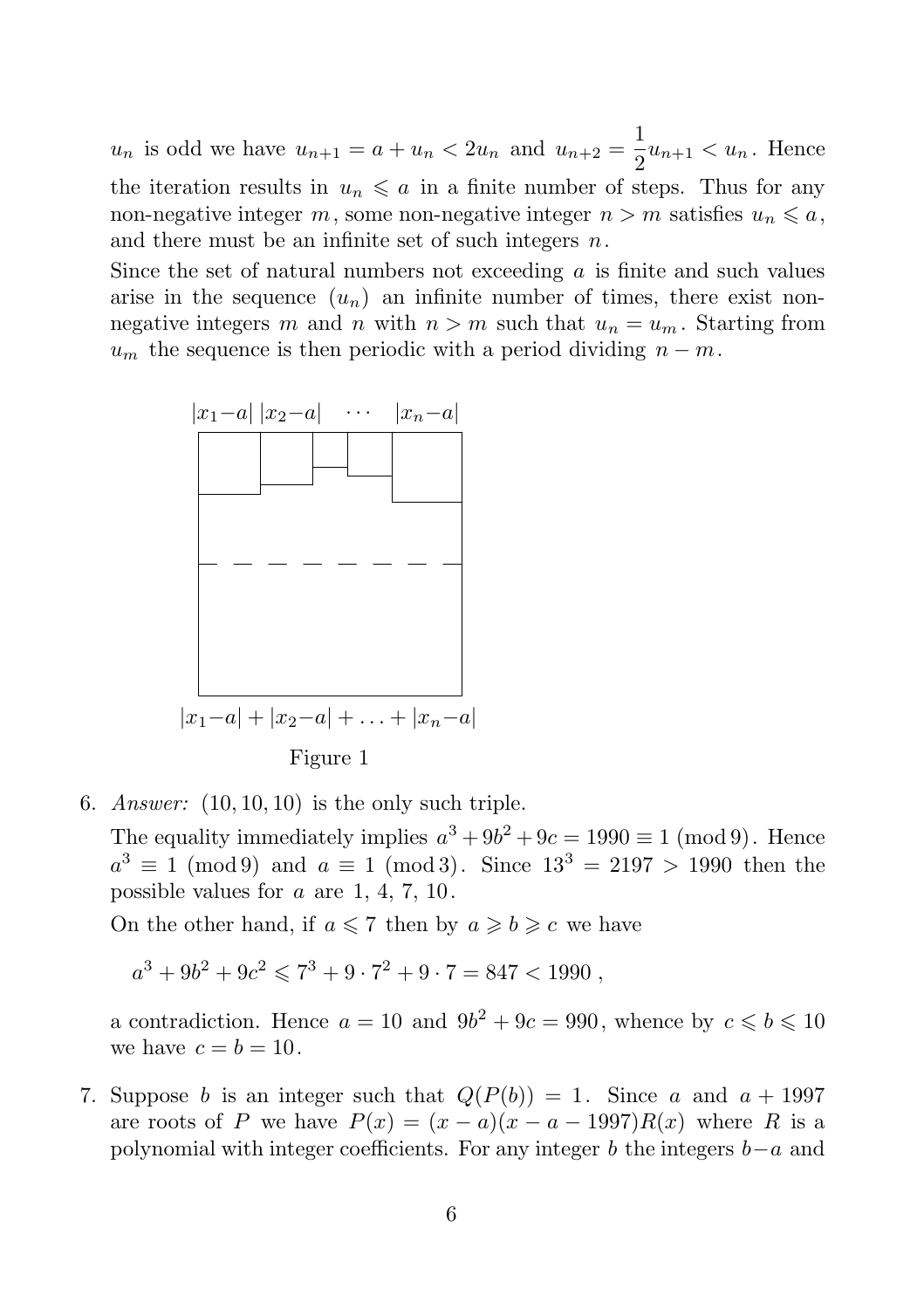$b-a-1997$  are of different parity and hence  $P(b) = (b-a)(b-a-1997)R(b)$ is even. Since  $Q(1998) = 2000$  then the constant term in the expansion of  $Q(x)$  is even (otherwise  $Q(x)$  would be odd for any even integer x), and  $Q(c)$  is even for any even integer c. Hence  $Q(P(b))$  is also even and cannot be equal to 1.

8. Answer: yes.

The key to the proof is noting that if we add two positive integers and the result is an integer consisting only of digits 9 then the process of addition must have gone without any carries. Therefore it is enough to prove that there exists an integer k such that  $3993k$  is of the form  $999...9$ .

Consider the first 3994 positive integers consisting only of digits 9:

9, 99, 999, ..., 
$$
\underbrace{999...9}_{3994}
$$
.

By the pigeonhole principle some two of these give the same remainder upon division by 3993, so their difference

$$
\underbrace{99\ldots 9}_{n}\underbrace{00\ldots 0}_{r} = \underbrace{99\ldots 9}_{n}\cdot 10^{r}
$$

is divisible by 3993. Since 10 and 3993 are coprime we get an integer consisting only of digits 9 and divisible by 3993.

#### Remarks.

1. The existence of an integer  $10^{\ell} - 1$  consisting only of digits 9 and divisible by 3993 may also be demonstrated quite elegantly by means of Euler's Theorem. The numbers 10 and 3993 are coprime, so  $10^{\varphi(3993)} - 1$  is divisible by 3993. Thus we may take  $\ell = \varphi(3993)$ .

2. By a computer search it can be found that the smallest integer  $k$  satisfying the condition of the problem is  $k = 162$ . Then  $1996 \cdot 162 = 323352$ ;  $1997 \cdot 162 = 323514$  and

$$
\begin{array}{r} 3\ 2\ 3\ 3\ 5\ 2 \\ +\ 3\ 2\ 3\ 5\ 1\ 4 \\ \hline 6\ 4\ 6\ 8\ 6\ 6 \end{array}
$$

#### 9. Answer: yes.

For any two given worlds, Gandalf can move between them either in both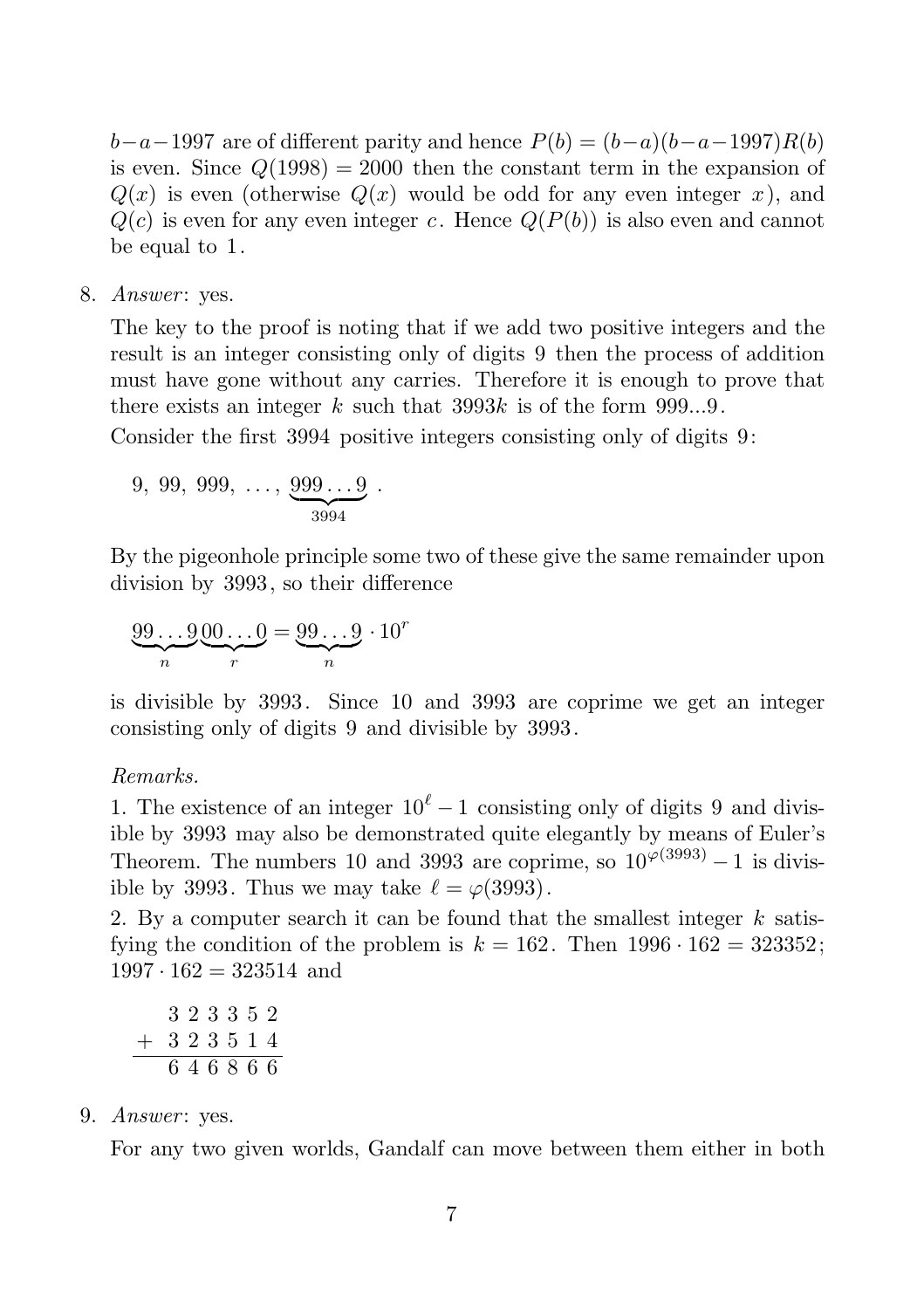directions or none. Hence, it suffices to show that Gandalf can move to the world 1 from any given world  $n$ . For that, it is sufficient for him to be able to move from any world  $n > 1$  to some world m such that  $m < n$ . We consider three possible cases:

a) If  $n = 3k + 1$ , then Gandalf can move directly from the world n to the world  $k < n$ .

b) If  $n = 3k + 2$ , then Gandalf can move from the world n to the world  $2n = 6k + 4 = 3 \cdot (2k + 1) + 1$  and further to the world  $2k + 1 < n$ . c) If  $n = 3k$  then Gandalf can move from the world n to the world  $3n + 1 = 9k + 1$ , further from there to the worlds  $2 \cdot (9k + 1) = 18k + 2$ ,  $2 \cdot (18k + 2) = 36k + 4 = 3 \cdot (12k + 1) + 1$ ,  $12k + 1$ ,  $4k$  and finally to the world  $2k < n$ .

10. Among the first 40 numbers in the sequence, four are divisible by 10 and at least one of these has its second digit from the right less than or equal to 6. Let this number be x and let y be its sum of digits. Then the numbers x,  $x + 1$ ,  $x + 2$ , ...,  $x + 39$  all belong to the sequence, and each of y,  $y + 1$ , ...,  $y + 12$  appears at least once among their sums of decimal digits. One of these is divisible by 13.

Remark: there exist 78 consecutive natural numbers, none of which has its sum of digits divisible by 13 — e.g. 859999999961 through 860000000038.



Figure 2

11. Answer:  $\pi - \alpha$ .

Let  $C_1, C_2, C_3, \ldots$  be points on the upper line such that  $|C_iC_{i+1}| = 1$  and  $B_i = C_{2i}$  for each  $i = 1, 2, \ldots$  (see Figure 2). Then for any  $i = 1, 2, \ldots$  we have

$$
\angle A_i B_i A_{i+1} = \angle A_i C_{2i} A_{i+1} = \angle A_1 C_{i+1} A_2 = \angle C_{i+1} A_2 C_{i+2} .
$$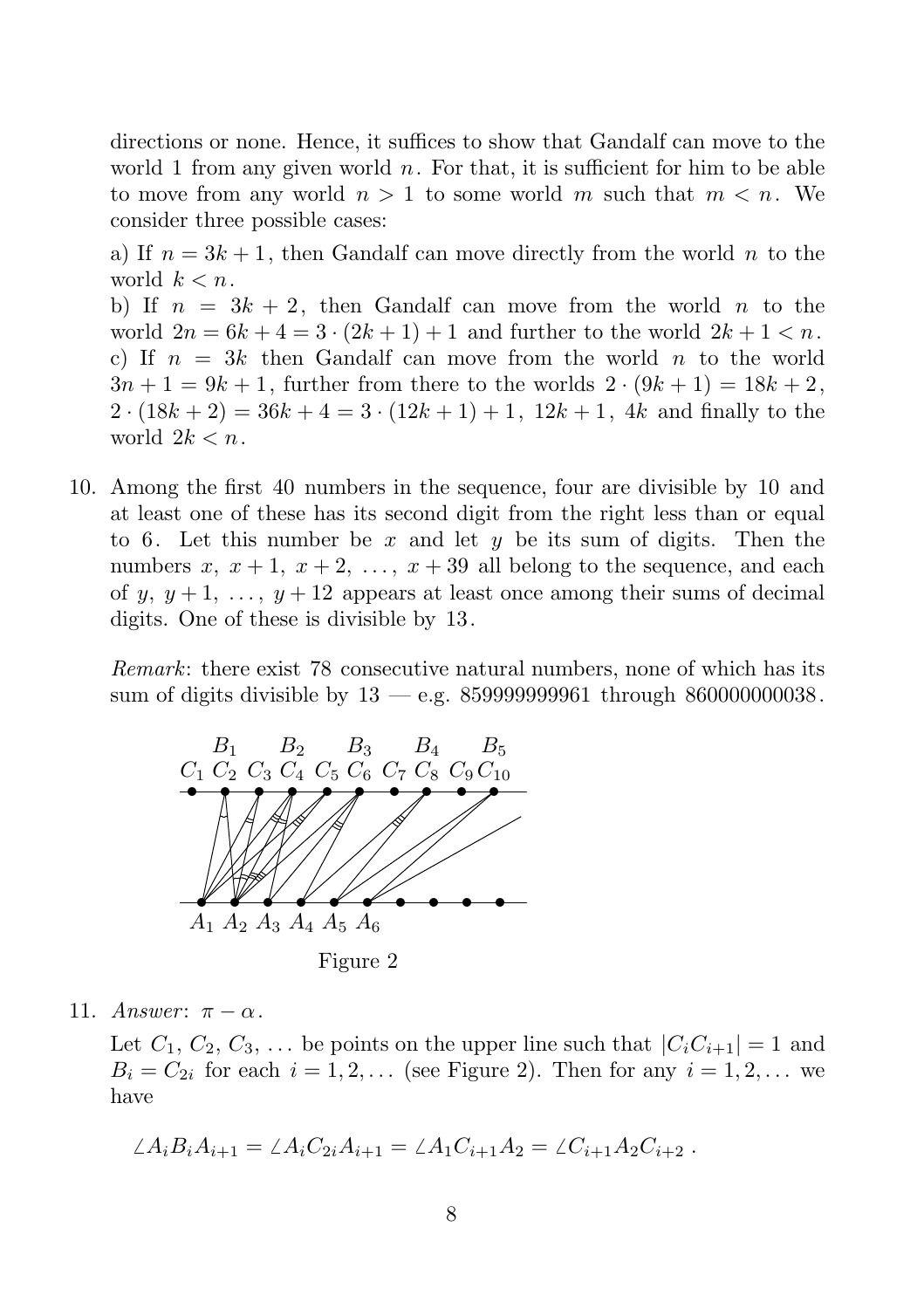Hence

$$
\angle A_1B_1A_2 + \angle A_2B_2A_3 + \angle A_3B_3A_4 + \dots =
$$
  
=  $\angle C_2A_2C_3 + \angle C_3A_2C_4 + \angle C_4A_2C_5 + \dots = \pi - \alpha$ .

- 12. Depending on the radii of the circles, the distance between their centres and the choice of the line through  $P$  we have several possible arrangements of the points  $A, B, P$  and  $Y, Z, Q$ . We shall show that in each case the triangles AXY and BXZ are congruent, whence  $|YX| = |XZ|$ .
	- (a) Point P lies within segment AB and point Q lies within segment  $YZ$ (see Figure 3). Then

$$
\angle AYX = \angle AYQ = \pi - \angle APQ = \angle BPQ = \angle BZQ = \angle BZX.
$$

Since also  $\angle AXY = \angle BXZ$  and  $|AX| = |XB|$ , triangles  $AXY$ and BXZ are congruent.

(b) Point P lies outside of segment  $AB$  and point Q lies within segment  $YZ$  (see Figure 4). Then

rag replacements  $\angle AYX = \angle AYQ = \angle APQ = \angle BPQ = \angle BZQ = \angle BZX$ .



Figure 3 Figure 4

(c) Point  $P$  lies outside of segment  $AB$  and point  $Q$  lies outside of segment  $YZ$  (see Figure 5). Then

$$
\angle AYX = \pi - \angle AYQ = \angle APQ = \angle BPQ = \angle BZQ = \angle BZX.
$$

(d) Point P lies within segment AB and point Q lies outside of segment  $YZ$ . This case is similar to (b): exchange the roles of points  $P$  and  $Q$ ,  $A$  and  $Y$ ,  $B$  and  $Z$ .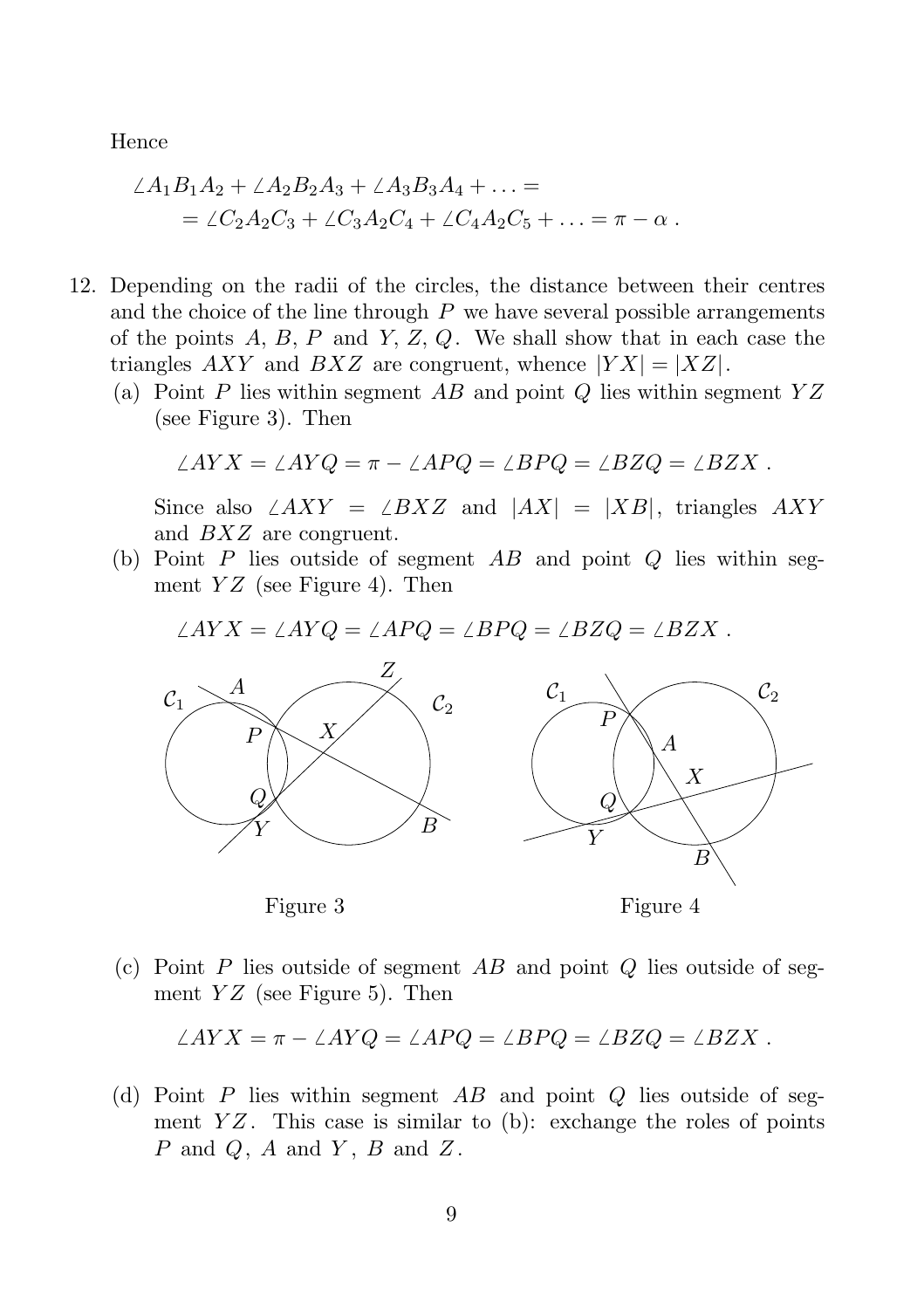

Figure 5

13. Let  $O$ ,  $H'$  and  $G'$  be the circumcentres of the triangles  $BDF$ ,  $BCF$ and  $CDF$ , respectively (see Figure 6). Then  $O, G$  and  $G'$  lie on the perpendicular bisector of the segment  $DF$ , while  $O$ ,  $H$  and  $H'$  lie on the perpendicular bisector of the segment  $BF$ . Moreover,  $G$  and  $H'$  lie on the perpendicular bisector of  $BC$ , O lies on the perpendicular bisector of  $BD$ ,  $H$  and  $G'$  lie on the perpendicular bisector of  $CD$  and  $C$  is the midpoint of  $BD$ . Hence  $H'$  and  $G'$  are symmetric to  $H$  and  $G$ , respectively, relative to point O. Hence triangles  $OGH'$  and  $OG'H$  are congruent, and  $GHG'H'$ is a parallelogram.

Since  $CF$  is the common side of triangles  $BCF$  and  $CDF$ , the line  $G'H'$ connecting their circumcentres is perpendicular to  $CF$ . Therefore  $GH$  is also perpendicular to CF .



Figure 6

Alternative solution. Note that the diagonals of a quadrangle  $XYZW$  are perpendicular to each other if and only if  $|XY|^2 - |ZY|^2 = |XW|^2 - |ZW|^2$ . Applying this to the quadrangle  $GFHC$  it is sufficient to prove that  $|GF|^2 - |HF|^2 = |GC|^2 - |HC|^2$ . Denote  $|AB| = |BC| = |CD| = |DE| = a$ ,  $\angle GAC = \alpha$  and  $\angle HEC = \beta$ , and let  $R_1$ ,  $R_2$  be the circumradii of triangles  $ADF$  and  $BEF$ , respectively (see Figure 7). Applying the cosine law to triangles  $CGA$  and  $CHE$ , we have  $|GC|^2 = R_1^2 + 4a^2 - 4aR_1 \cos \alpha$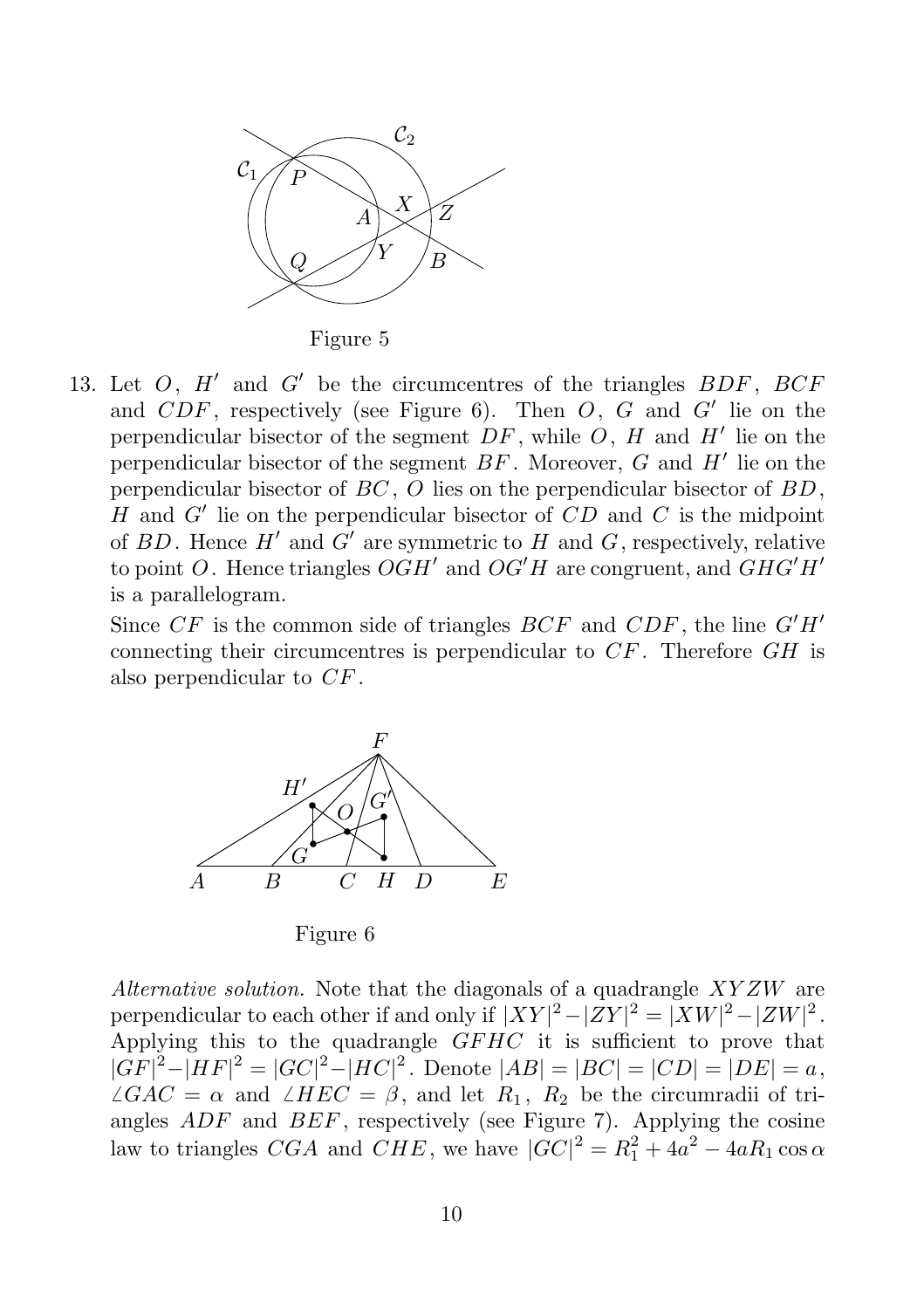replacements



Another solution. We shall use the following fact that can easily be derived from the properties of the power of a point: Let a line s intersect two circles at points  $K, L$  and  $M, N$ , respectively, and let these circles intersect each other at  $P$  and  $Q$ . A point  $X$  on the line  $s$  lies also on the line  $PQ$  (i.e. is the intersection point of the lines s and  $PQ$ ) if and only if  $|KX| \cdot |LX| = |MX| \cdot |NX|$ .

The line AE intersects the circumcircles of triangles ADF and BEF at A, D and B, E, respectively. Since point C lies on line  $AE$  and  $|AC| \cdot |DC| = |BC| \cdot |EC|$ , then line CF passes through the second intersection point of these circles (see Figure 8) and hence is perpendicular to the segment GH connecting the centres of these circles.

14. Denote  $|BC| = a$ ,  $|CA| = b$  and  $|AB| = c$ , then we have  $2b^2 = a^2 + c^2$ . Applying the cosine and sine laws to triangle ABC we have:

$$
\cot B = \frac{\cos B}{\sin B} = \frac{(a^2 + c^2 - b^2) \cdot 2R}{2ac \cdot b} = \frac{(a^2 + c^2 - b^2) \cdot R}{abc},
$$
  

$$
\cot A = \frac{\cos A}{\sin A} = \frac{(b^2 + c^2 - a^2) \cdot R}{abc},
$$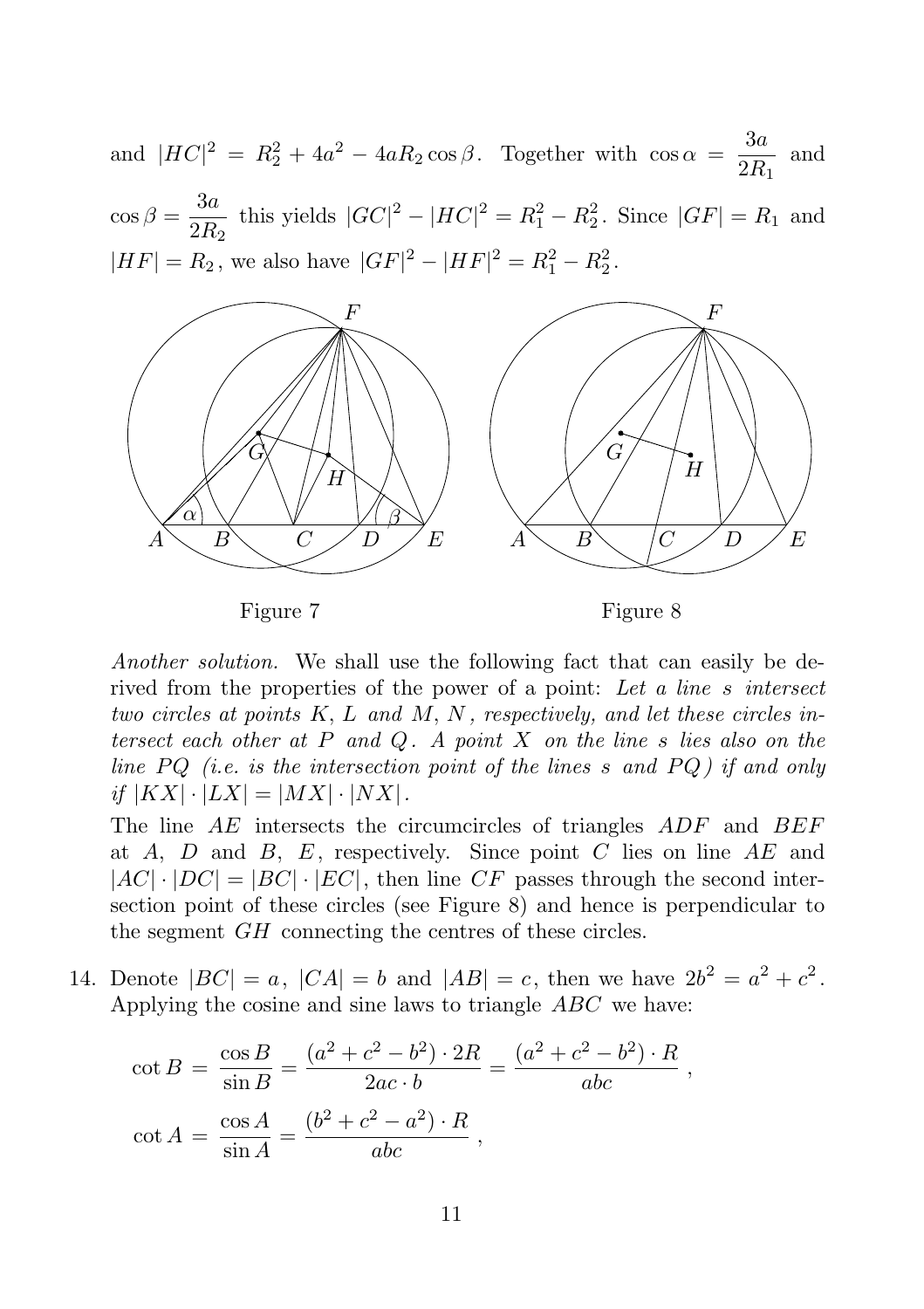$$
\cot C = \frac{\cos C}{\sin C} = \frac{(a^2 + b^2 - c^2) \cdot R}{abc} ,
$$

where  $R$  is the circumradius of triangle  $ABC$ . To finish the proof it hence Strag replacement its to show that  $(a^2+c^2-b^2)^2 \geqslant (b^2+c^2-a^2)(a^2+b^2-c^2)$ . Indeed, from  $A$ he AM-GM inequality we get



Figure 9

15. Let  $I$  be the incenter of triangle  $ABC$  (the intersection point of the angle bisectors  $AA_1$ ,  $BB_1$  and  $CC_1$ ), and let  $B_1C_1$  intersect the side AC and the angle bisector  $AA_1$  at P and Q, respectively (see Figure 9). Then

$$
\angle AQC_1 = \frac{1}{2} (\widehat{AC}_1 + \widehat{A_1B_1}) = \frac{1}{2} \cdot (\frac{1}{2} \widehat{AB} + \frac{1}{2} \widehat{BC} + \frac{1}{2} \widehat{CA}) = 90^\circ.
$$

Since  $\angle AC_1B_1 = \angle B_1C_1C$  (as their supporting arcs are of equal size), then  $C_1B_1$  is the bisector of angle  $AC_1I$ . Moreover, since AI and  $C_1B_1$  are perpendicular, then  $C_1B_1$  is also the bisector of angle AMI. Similarly we can show that  $B_1C_1$  bisects the angles  $AB_1I$  ja  $API$ . Hence the diagonals of the quadrangle AMIP are perpendicular and bisect its angles, i.e.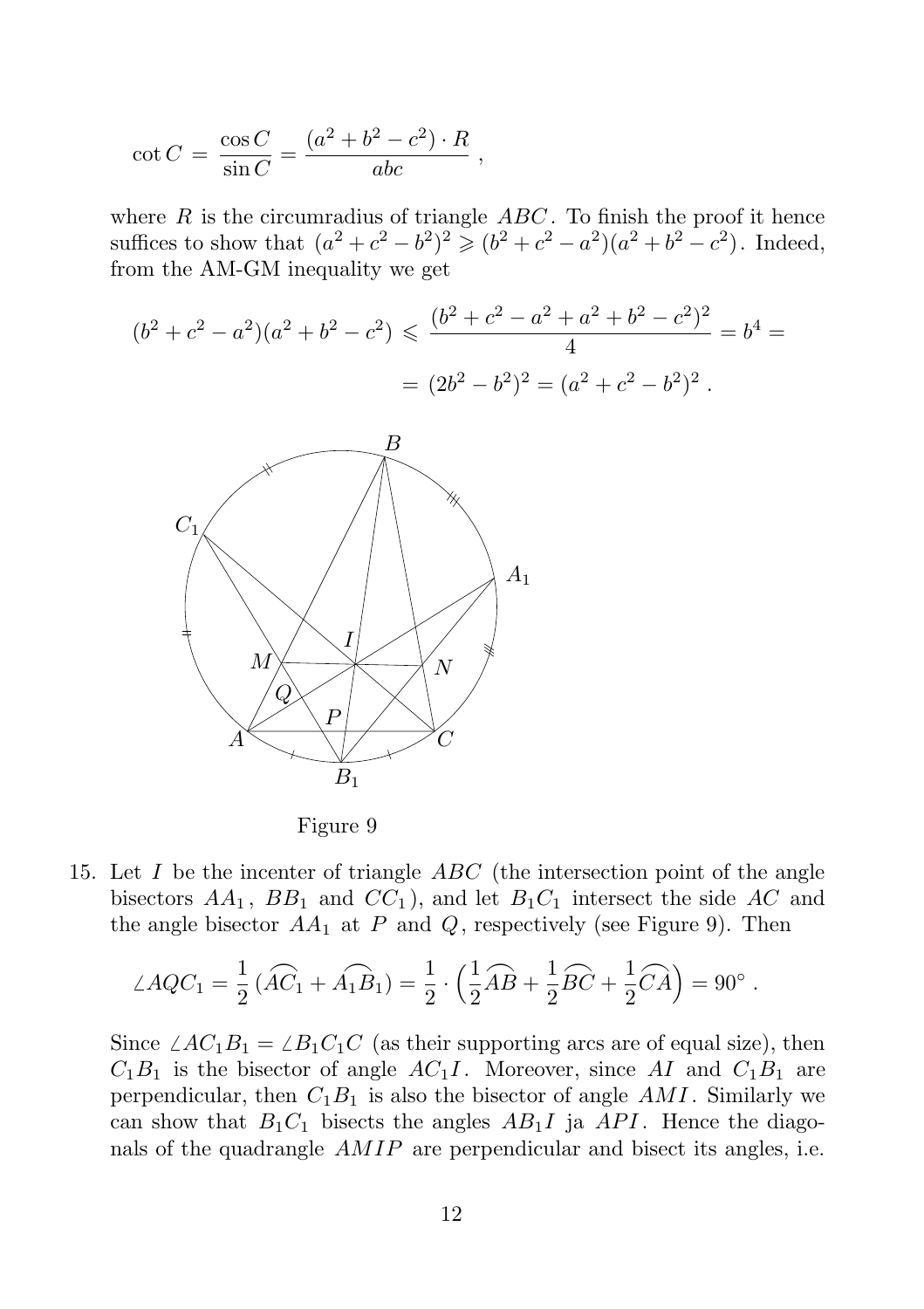AMIP is a rhombus and MI is parrallel to  $AC$ . Similarly we can prove that NI is parallel to  $AC$ , i.e. points M, I and N are collinear, q.e.d.

16. *Answer*: the first player has a winning strategy.

Divide all the squares of the board except one in pairs so that the squares of each pair are accessible from each other by one move of the knight (see Figure 10 where the squares of each pair are marked with the same number, and the remaining square is marked by  $X$ ). The winning strategy for the first player will be to place the knight on the square  $X$  in the beginning and further make each move from a square to the other square paired with it.

| $\boldsymbol{X}$ | 12             | 8              | 3  | 11 |
|------------------|----------------|----------------|----|----|
| $\bf 5$          | 3              | 11             |    |    |
| 12               | 8              | 6              | 10 | 4  |
| $\overline{2}$   | $\overline{5}$ | 9              |    |    |
| 9                | 6              | $\overline{2}$ |    | 10 |

| 7              |   |                |                | 1 |
|----------------|---|----------------|----------------|---|
|                |   | 8              |                |   |
|                | 6 |                | $\overline{2}$ |   |
|                |   | $\overline{4}$ | 9              |   |
| $\overline{5}$ |   |                |                | 3 |

| 7  | 12 | 23 | 18             | 1  |
|----|----|----|----------------|----|
| 22 | 17 | 8  | 13             | 24 |
| 11 | 6  | 25 | $\overline{2}$ | 19 |
| 16 | 21 | 4  | 9              | 14 |
| 5  | 10 | 15 | 20             | 3  |

Figure 10 Figure 11 Figure 12

Alternative solution. If the first player places the knight on the square marked by 1 on Figure 11, then the second player will have two possible moves which are symmetric to each other relative to a diagonal of the board. Suppose w.l.o.g. that he makes a move to the square marked by 2, then the first player can make his move to the square marked by 3. At this point, the second player can only make a move to the square marked by 4, and the first player can make his next move to the square marked by 5; then the second player can only make a move to the square marked by 6, etc., until the first player will make a move to the square marked by 9. Now the second player will again have two possible moves, but since these two squares are symmetric relative to a diagonal of the board (and the set of squares already used is symmetric to that diagonal as well) we can assume w.l.o.g. that he makes a move to the square marked by 10. Now the first player can make his moves until the end of the game so that the second player will have no choice for his subsequent moves (these moves will be to the squares marked by 11 through 25, in this order). We see that the first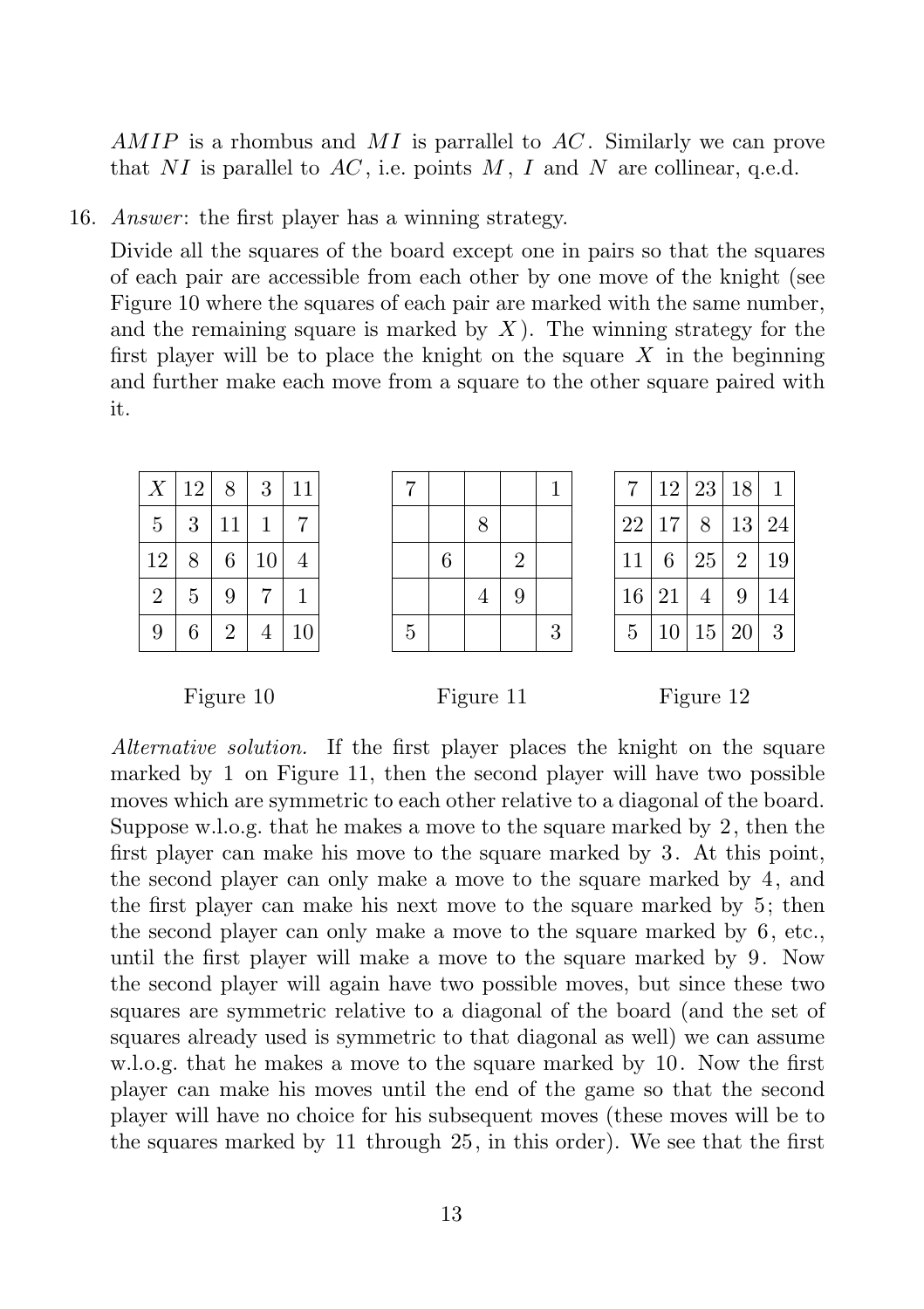player will be the one to make the last move, and hence the winner.

17. Answer:  $n = 324$ .

Let  $ab = n$  and  $cd = n+76$ , where a, b and c, d are the numbers of squares in each direction for the partitioning of the rectangle into n and  $n + 76$ squares, respectively. Then  $\frac{a}{c} = \frac{b}{d}$  $\frac{d}{d}$ , or  $ad = bc$ . Denote  $u = \gcd(a, c)$ ja  $v = \gcd(b, d)$ , then there exist positive integers x and y such that  $gcd(x, y) = 1$ ,  $a = ux$ ,  $c = uy$  and  $b = vx$ ,  $d = vy$ . Hence we have

$$
cd - ab = uv(y2 – x2) = uv(y – x)(y + x) = 76 = 22 · 19.
$$

Since  $y - x$  and  $y + x$  are positive integers of the same parity and  $gcd(x, y) = 1$ , we have  $y - x = 1$  and  $y + x = 19$  as the only possibility, yielding  $y = 10$ ,  $x = 9$  and  $uv = 4$ . Finally we have  $n = ab = x^2uv = 324$ .

18. a) Let A be the set of non-negative integers whose only non-zero decimal digits are in even positions counted from the right, and  $B$  the set of nonnegative integers whose only non-zero decimal digits are in odd positions counted from the right. It is obvious that  $A$  and  $B$  have the required property.

b) Since the only possible representation of 0 is  $0 + 0$ , we have  $0 \in A \cap B$ . The only possible representations of 1 are  $1+0$  and  $0+1$ . Hence 1 must belong to at least one of the sets A and B. Let  $1 \in A$ , and let k be the smallest positive integer such that  $k \notin A$ . Then  $k > 1$ . If any number b with  $0 < b < k$  belonged to B, it would have the two representations  $b+0$ and  $0 + b$ . Hence no such number belongs to B. Also, in  $k = a + b$  with  $a \in A$  and  $b \in B$  the number b cannot be 0 since then  $a = k$ , contradicting the assumption that  $k \notin A$ . Hence  $b = k$ , and  $k \in B$ .

Consider the decomposition of A into the union  $A_1 \cup A_2 \cup \cdots$  of its maximal subsets  $A_1, A_2, \ldots$  of consecutive numbers, where each element of  $A_1$  is less than each element of  $A_2$  etc. In particular,  $A_1 = \{0, 1, \ldots, k-1\}.$ By our assumption the set of all non-negative integers is the union of nonintersecting sets  $A_n + b = \{a + b \mid a \in A_n\}$  with  $n \in \mathbb{N}$  and  $b \in B$ , each of these consisting of some number of consecutive integers. We will show that each subset  $A_n$  has exactly k elements. Indeed, suppose m is the smallest index for which the number l of elements in  $A_m$  is different from k, then  $l < k$  since  $A_m + 0$  and  $A_m + k$  do not overlap. Denoting by c the smallest element of  $A_m$ , we have  $c + k - 1 \notin A$ , so  $c + k - 1 = a + b$  with  $a \in A$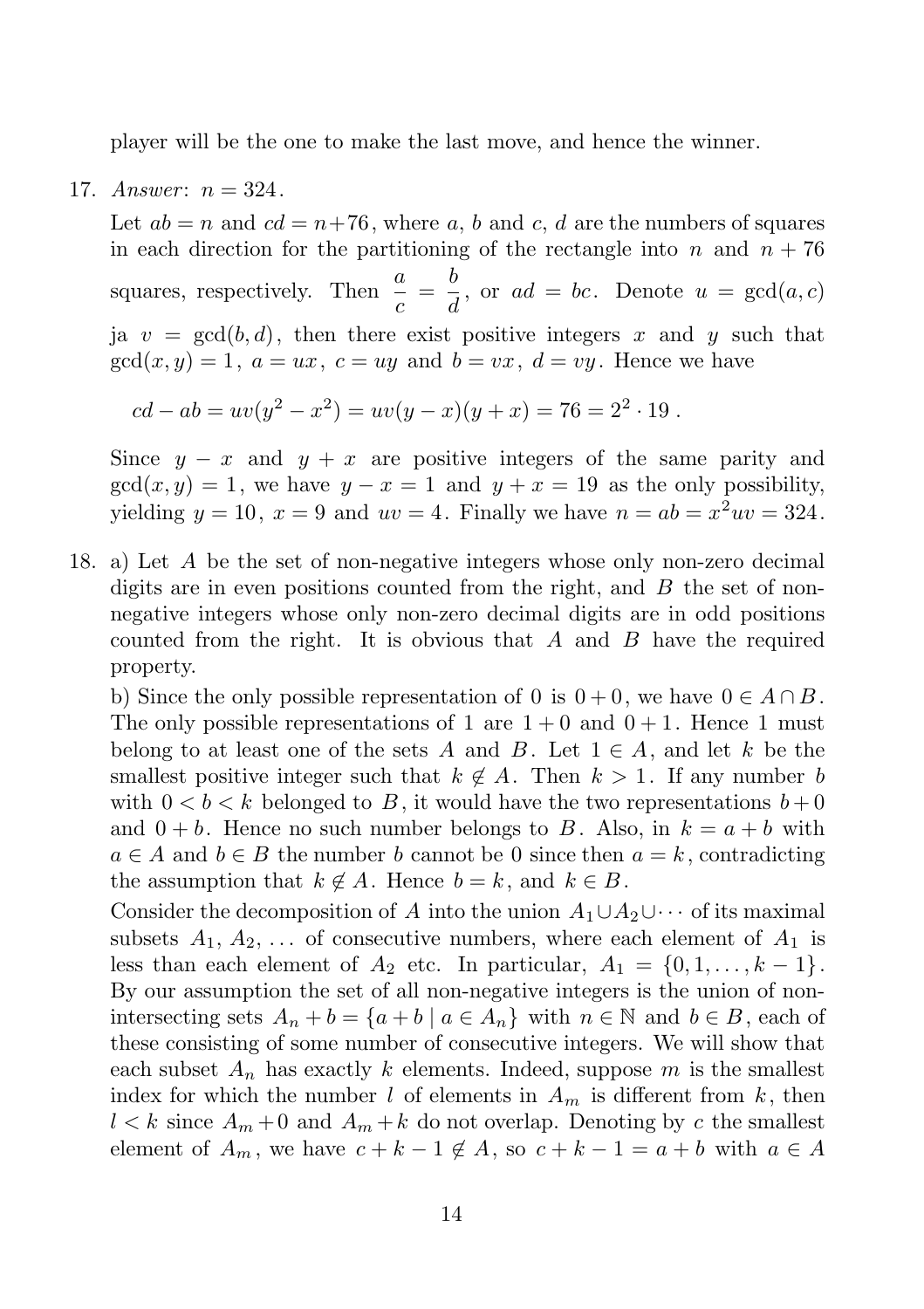and  $0 \neq b \in B$ . Hence,  $b \geq k$  and  $a < c$ . Suppose  $a \in A_n$ , then  $n < m$ and the subset  $A_n$  has k elements. But then  $A_n + b$  overlaps with either  $A_m + 0$  or  $A_m + k$ , a contradiction.

Hence, the set of non-negative integers is the union of non-intersecting sets  $A_n + b$  with  $n \in \mathbb{N}$  and  $b \in B$ , each of which consists of k consecutive integers. The smallest element of each of these subsets is a multiple of  $k$ . Since each integer  $b \in B$  is the smallest element of  $A_1 + b$ , it follows that each  $b \in B$  is a multiple of k.

19. *Answer*: b) 4.

a) As each campaign-making animal uses exactly  $n$  paths and the total number of paths is  $\frac{n(n-1)}{2}$  $\frac{1}{2}$ , the number of campaign-making animals cannot exceed  $\frac{n-1}{2}$ . Labeling the caves by integers 0, 1, 2, ..., n-1, we can construct  $\frac{n-1}{2}$  $\frac{1}{2}$  non-intersecting campaign routes as follows:

$$
0 \rightarrow 1 \rightarrow 2 \rightarrow 3 \rightarrow \dots \rightarrow n \rightarrow 0
$$
  
\n
$$
0 \rightarrow 2 \rightarrow 4 \rightarrow 6 \rightarrow \dots \rightarrow n-1 \rightarrow 0
$$
  
\n
$$
0 \rightarrow 3 \rightarrow 6 \rightarrow 9 \rightarrow \dots \rightarrow n-2 \rightarrow 0
$$
  
\n
$$
\dots \dots \dots
$$
  
\n
$$
0 \rightarrow \frac{n-1}{2} \rightarrow n-1 \rightarrow \dots \rightarrow \frac{n+1}{2} \rightarrow 0
$$

(As each of these cyclic routes passes through any cave, the  $\frac{n-1}{2}$ campaign-making animals can be chosen arbitrarily).

b) As noted above, the number of campaign-making animals cannot exceed  $9 - 1$  $\frac{1}{2}$  = 4. The 4 non-intersecting campaign routes can be constructed as follows:

 $0 \rightarrow 1 \rightarrow 2 \rightarrow 8 \rightarrow 3 \rightarrow 7 \rightarrow 4 \rightarrow 6 \rightarrow 5 \rightarrow 0$  $0 \rightarrow 2 \rightarrow 3 \rightarrow 1 \rightarrow 4 \rightarrow 8 \rightarrow 5 \rightarrow 7 \rightarrow 6 \rightarrow 0$  $0 \rightarrow 3 \rightarrow 4 \rightarrow 2 \rightarrow 5 \rightarrow 1 \rightarrow 6 \rightarrow 8 \rightarrow 7 \rightarrow 0$  $0 \rightarrow 4 \rightarrow 5 \rightarrow 3 \rightarrow 6 \rightarrow 2 \rightarrow 7 \rightarrow 1 \rightarrow 8 \rightarrow 0$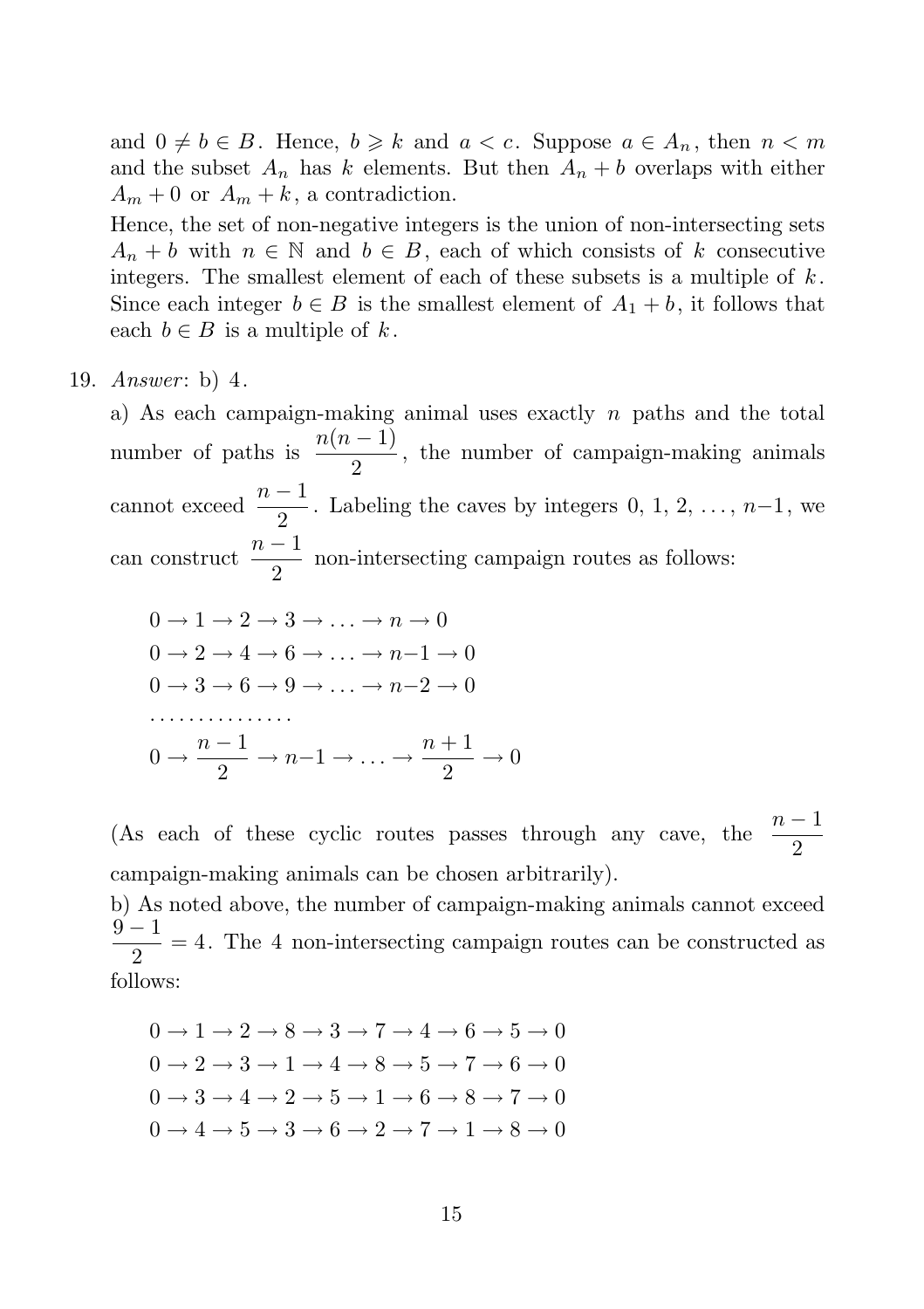Remark. In fact it can be proved that the maximal number of nonintersecting Hamiltonian cycles in a complete graph on  $n$  vertices (that is what the problem actually asks for) is equal to  $\left| \frac{n-1}{2} \right|$ 2  $\Big|$  for *any* integer n. The proof uses a construction similar to the one shown in part b) of the above solution.

20. Answer: there are 9 cards with one black and one white side and 3 cards with both sides white.

Divide the cards into four types according to the table below.

|                |       | Type Initially up Initially down |
|----------------|-------|----------------------------------|
| $\overline{A}$ | black | white                            |
| B              | white | black                            |
| $\epsilon$     | white | white                            |
| $\prime$       | black | black                            |

When the cards 1–6 were turned, the number of cards with a black side up decreased by 5. Hence among the cards 1–6 there are five of type A and one of type  $C$  or  $D$ . The result of all three moves is that cards  $7-12$  have been turned over, hence among these cards there must be four of type  $A$ , and the combination of the other two must be one of the following:

- (a) one of type  $A$  and one of type  $B$ ;
- (b) one of type  $C$  and one of type  $D$ ;
- (c) both of type  $C$ ;
- (d) both of type D.

Hence the unknown card among the cards  $1-6$  cannot be of type  $D$ , since this would make too many cards having a black side up initially. For the same reason, the alternatives  $(a)$ ,  $(b)$  and  $(d)$  are impossible. Hence there were nine cards of type  $A$  and three cards of type  $C$ .

Alternative solution. Denote by  $a_1, a_2, \ldots, a_{12}$  the sides of each card that are initially visible, and by  $b_1, b_2, \ldots, b_{12}$  the initially invisible sides each of these is either white or black. The conditions of the problem imply the following:

- (a) there are 9 black and 3 white sides among  $a_1, a_2, a_3, a_4, a_5, a_6$ ,  $a_7, a_8, a_9, a_{10}, a_{11}, a_{12};$
- (b) there are 4 black and 8 white sides among  $b_1$ ,  $b_2$ ,  $b_3$ ,  $b_4$ ,  $b_5$ ,  $b_6$ ,  $a_7$ ,  $a_8, a_9, a_{10}, a_{11}, a_{12};$